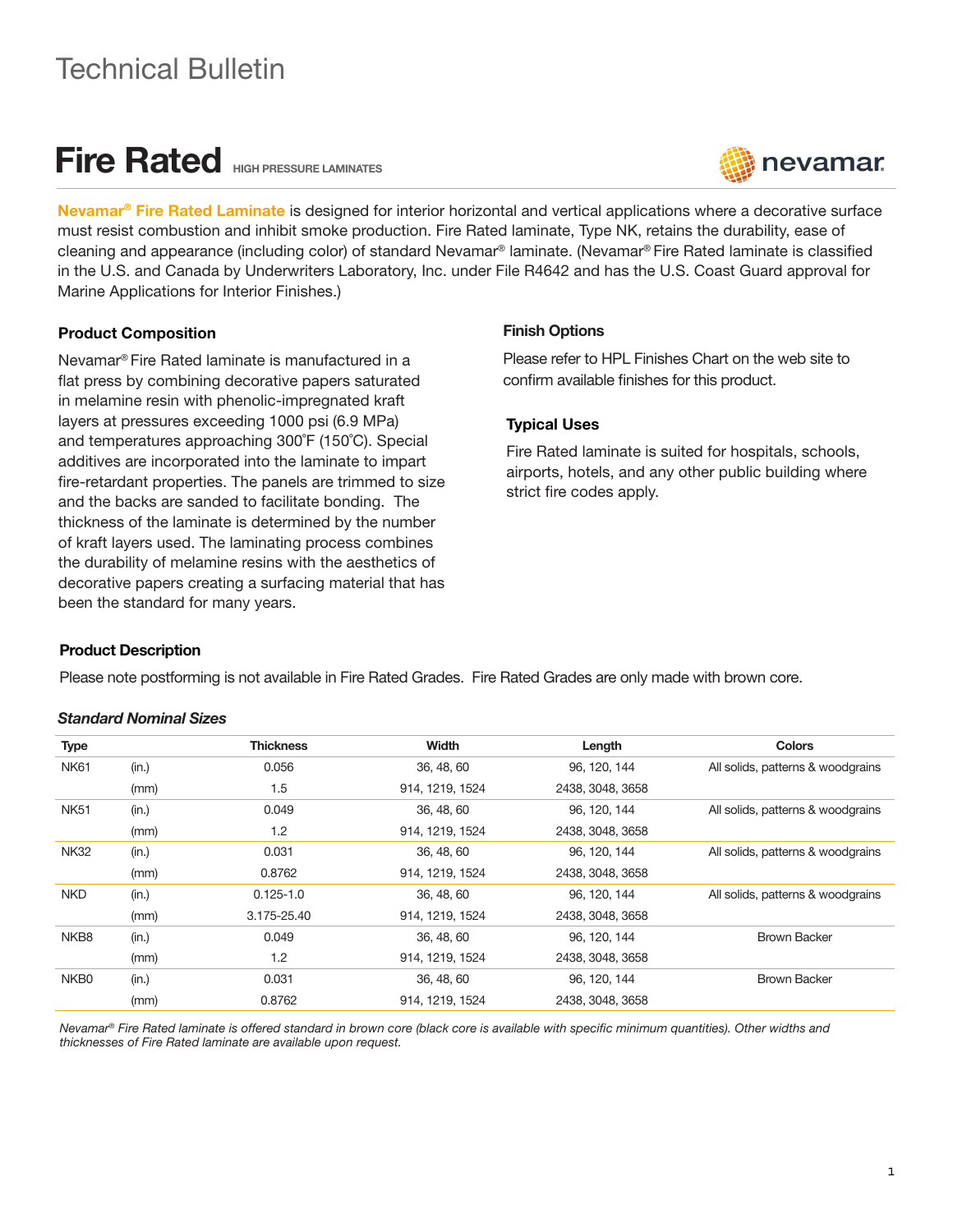## Fabrication Tips

When working with Nevamar® Fire Rated laminate, these techniques will produce a quality application.

- 1. Proper conditioning of the laminate, substrate, and backing sheet minimizes possible warping, shrinking, or expansion of assembled panels. Ideally, all components should be conditioned at  $70^{\circ}$ F to  $75^{\circ}$ F (21 $^{\circ}$ C to 25 $^{\circ}$ C) and 45 to 50 percent relative humidity for 48 hours prior to assembly.
- 2. Always bond laminate to a suitable substrate such as inorganic cement board, UL listed fire retardant particleboard, UL listed fire retardant MDF, or metals. It should not be glued directly to plaster walls, gypsum wallboard, or concrete.
- 3. Maximum performance is gained by using a firerated adhesive.
- 4. The use of Fire Rated backing sheets is recommended to minimize warpage. The thickness of the backing sheet should be relatively equal to the thickness of the decorative laminate on the face of the assembly.
- 5. All saw blades and router bits used for cutting should be carbide tipped. Feed rate should be slow and tool speed should be high.
- 6. All edges of laminate should be filed smooth with file direction towards substrate to help prevent stress cracks and to minimize chipping.
- 7. Inside corners of cutouts for electrical outlets, sinks, etc., should have a minimum radius of 1/8" (3 mm) and be filed smooth. This reduces the likelihood of stress cracks.
- 8. When fasteners must be used, it is advisable to first drill an oversized hole through the laminate. This reduces the likelihood of stress cracks.
- 9. All work must be designed, assembled, and installed in compliance with pertinent local fire codes.
- 10. Fire Rated laminate is not offered in postforming grades.
- 11. All laminate is intended for interior use only, and should not be exposed to extreme humidity, continuous sunlight, or temperatures above 275˚F (135˚C) for extended periods of time.
- 12. Nevamar® Fire Rated laminate must be used as listed, i.e. adhesive and substrate cannot be changed.

## Fire Test Data

High pressure decorative laminate is frequently used in installations governed by local fire codes. Burning characteristics of laminate are greatly influenced by the adhesive and substrate utilized. Listed below are typical flame spread index and smoke developed values for Nevamar® Fire Rated laminate.

Flame spread index and smoke developed values were determined by ASTM E-84, "Standard Test Method for Surface Burning Characteristics of Building Materials." This method is also designated by other agencies as follows:

| <b>UL723</b>    | Underwriters Laboratories Inc.                 |
|-----------------|------------------------------------------------|
|                 |                                                |
| <b>ANSI 2.5</b> | American National Standards Institute          |
| <b>NFPA 255</b> | National Fire Protection Association           |
| <b>UBC 42-1</b> | <b>Uniform Building Code</b>                   |
|                 | CAN/ULC S102-M Surface Burning Characteristics |
|                 |                                                |

## ASTM E-84/UL723

#### Standard Test Method for Surface Burning Characteristics of Building Materials

| <b>Type</b>      | Sample<br>Configuration                                   | <b>Flame Spread</b><br>Index | <b>Smoke Developed</b><br><b>Values</b> |  |
|------------------|-----------------------------------------------------------|------------------------------|-----------------------------------------|--|
| <b>NK61</b>      | Unbonded                                                  | $55 - 70$                    | $95 - 130$                              |  |
| <b>NK51</b>      | Unbonded                                                  | 25                           | $95 - 120$                              |  |
| <b>NK32</b>      | <b>Unbonded</b>                                           | $24 - 40$                    | $100 - 170$                             |  |
| <b>NKD</b>       | Unbonded                                                  | 10                           | 95                                      |  |
| NKB <sub>0</sub> | Unbonded                                                  | $25 - 40$                    | $100 - 170$                             |  |
| NKB8             | <b>Unbonded</b>                                           | 25                           | $95 - 120$                              |  |
| <b>NK61</b>      | Bonded* to Inorganic<br><b>Reinforced Cement</b><br>Board | 20                           | 5                                       |  |
| <b>NK51</b>      |                                                           | 5                            | 5                                       |  |
| <b>NK32</b>      |                                                           | 5                            | 5                                       |  |
| NKB <sub>0</sub> |                                                           | 5                            | 5                                       |  |
| NKB8             |                                                           | 5                            | 5                                       |  |
| <b>NK61</b>      | Bonded* to 1/2" Fire<br><b>Rated Plywood</b>              | 50                           | $35 - 85$                               |  |
| <b>NK61</b>      | Bonded* to 3/8" Fire<br><b>Rated Particleboard</b>        | 15                           | 55                                      |  |
| <b>NK51</b>      |                                                           | 15                           | 60                                      |  |
| <b>NK32</b>      |                                                           | 25                           | $90 - 160$                              |  |
| NKB <sub>0</sub> |                                                           | 25                           | $90 - 160$                              |  |
| NKB8             |                                                           | 15                           | 60                                      |  |

\*Bonded with Cascophen G1131/Cascoset G1131B 2 part Resorcinol glue. All work should be designed, assembled, and installed in compliance with pertinent local fire codes.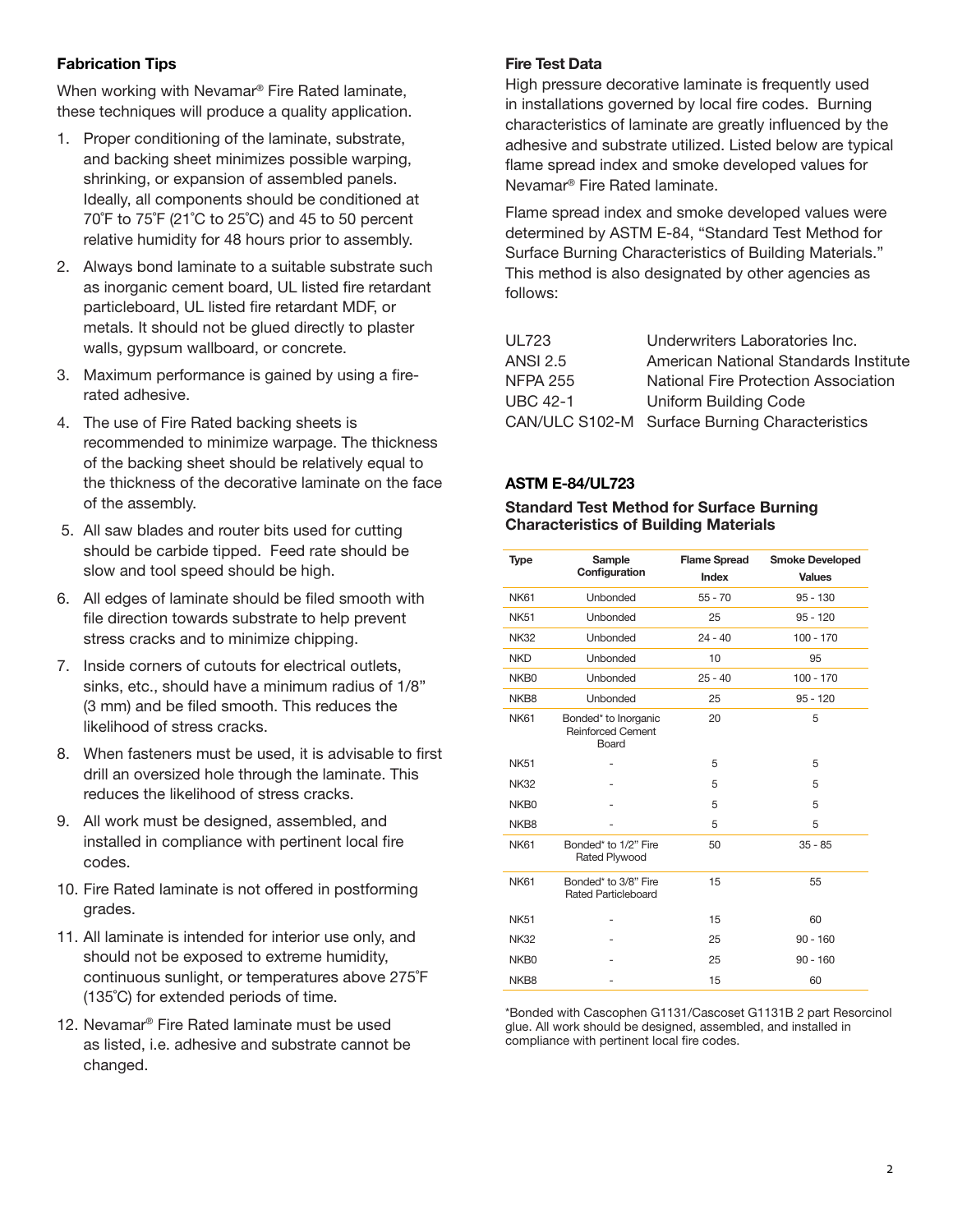### CAN/ULC-S102-M

#### Laminated Plastic Surface Burning Characteristics

| <b>Type</b>      | Sample<br>Configuration                                   | <b>Flame Spread</b><br>Index | <b>Smoke Developed</b><br><b>Values</b> |  |  |
|------------------|-----------------------------------------------------------|------------------------------|-----------------------------------------|--|--|
| <b>NK61</b>      | <b>Unbonded</b>                                           | 75                           | 130                                     |  |  |
| <b>NK51</b>      | Unbonded                                                  | 25                           | 120                                     |  |  |
| <b>NK32</b>      | Unbonded                                                  | 45                           | 170                                     |  |  |
| <b>NKD</b>       | <b>Unbonded</b>                                           | 30                           | 90                                      |  |  |
| NKB0             | Unbonded                                                  | 45                           | 170                                     |  |  |
| NKB8             | Unbonded                                                  | 25                           | 120                                     |  |  |
| <b>NK61</b>      | Bonded* to Inorganic<br><b>Reinforced Cement</b><br>Board | 20                           | 5                                       |  |  |
| <b>NK51</b>      |                                                           | 5                            | 5                                       |  |  |
| <b>NK32</b>      |                                                           | 5                            | 5                                       |  |  |
| NKB <sub>0</sub> |                                                           | 5                            | 5                                       |  |  |
| NKB8             |                                                           | 5                            | 5                                       |  |  |
| <b>NK61</b>      | Bonded* to 1/2" Fire<br><b>Rated Plywood</b>              | 55                           | 85                                      |  |  |
| <b>NK61</b>      | Bonded* to 3/8" Fire<br><b>Rated Particleboard</b>        | 15                           | 55                                      |  |  |
| <b>NK51</b>      |                                                           | 15                           | 60                                      |  |  |
| <b>NK32</b>      |                                                           | 25                           | 160                                     |  |  |
| NKB <sub>0</sub> |                                                           | 25                           | 160                                     |  |  |
| NKB8             |                                                           | 15                           | 60                                      |  |  |

\*Bonded with Cascophen G1131/Cascoset G1131B 2 part Resorcinol glue. All work should be designed, assembled and installed in compliance with pertinent local fire codes. Cascophen G1131/Cascoset G1131B are products of Momentive, Columbus, Ohio.

## Technical Information

#### Physical Properties

#### Codes and Certifications

- 1. Classified in U.S. by Underwriters Laboratories, Inc., under File R4642 Nevamar® Type NK32, NK51, NK61, NKI3, NKI5, NKI6, EK32, EK51, EK61, EKI3, EKI5, EKI6, NKH3, EKH3, NKB0, NKB8, NKB6, EKB0, EKB8, EKB6.
- 2. Classified in accordance with Standard CAN/ULC-S102-M by Underwriters Laboratories Inc., under File R4642, Nevamar® Types NK32, NK51, NK61, NKI3, NKI5, NKI6, EK32, EK51, EK61, EKI3, EKI5, EKI6, NKH3, EKH3, NKB0, NKB8, NKB6, EKB0, EKB8, EKB6.
- 3. Classified in accordance with Standard ANSI/UL723 by Underwriters Laboratories, Inc., and Standard CAN/ULC-S102-M under File R27586 Building Units. Nevamar® types NKD and EKD.
- 4. United States Coast Guard / IMO FTP Code: Approval Number Type 164.112/A78/0 NK32, EK32, NKI3, NKH3, EKI3, EKH3 164.112/A92/0 NK51, EK51, NKI5, EKI5 164.112/A93/0 NK61, EK61, NKI6, EKI6
- 5. The City of New York, Dept. of Buildings, Materials and Equipment Acceptance Division approval code is as follows: NK32, NK51, and K61: MEA 345-92-M.

|                                       |          | <b>NEMALD</b><br>3-2005 TEST | <b>TYPICAL</b><br><b>NEVAMAR</b><br><b>VALUES</b> | <b>NEMA STD.</b>     | <b>TYPICAL</b><br><b>NEVAMAR</b><br><b>VALUES</b> | <b>NEMA STD.</b>     | <b>TYPICAL</b><br><b>NEVAMAR</b><br><b>VALUES</b> | <b>NEMA STD.</b>     |
|---------------------------------------|----------|------------------------------|---------------------------------------------------|----------------------|---------------------------------------------------|----------------------|---------------------------------------------------|----------------------|
| <b>TYPE</b>                           |          | <b>METHOD</b>                | <b>NK61</b>                                       | <b>SGF</b>           | <b>NK51</b>                                       | <b>HGF</b>           | <b>NK32</b>                                       | <b>VGF</b>           |
| <b>Thickness</b>                      | (in.)    |                              | $0.059 \pm 0.005$                                 | $0.059 \pm 0.005$    | $0.048 \pm 0.005$                                 | $0.048 \pm 0.005$    | $0.032 \pm 0.005$                                 | $0.032 \pm 0.005$    |
|                                       | (mm)     |                              | $1.5 \pm 0.12$                                    | $1.5 \pm 0.12$       | $1.2 \pm 0.12$                                    | $1.2 \pm 0.12$       | $0.8 \pm 0.12$                                    | $0.8 \pm 0.12$       |
| Appearance                            |          | 3.1                          | Complies                                          |                      | Complies                                          |                      | Complies                                          |                      |
| <b>Light Resistance</b>               |          | 3.3                          | <b>Slight Effect</b>                              | <b>Slight Effect</b> | Slight Effect                                     | <b>Slight Effect</b> | Slight Effect                                     | <b>Slight Effect</b> |
| Cleanability                          |          | 3.4                          | 10                                                | 20 (max.)            | 10                                                | 20 (max.)            | 10                                                | 20 (max.)            |
| Stain 1 - 10                          |          |                              | No Effect                                         | No Effect            | No Effect                                         | No Effect            | No Effect                                         | No Effect            |
| Stain 11 - 15                         |          |                              | No Effect                                         | Moderate Effect      | No Effect                                         | Moderate Effect      | No Effect                                         | Moderate Effect      |
| <b>Boiling Water Resistance</b>       |          | 3.5                          | No Effect                                         | No Effect            | No Effect                                         | No Effect            | No Effect                                         | No Effect            |
| <b>High Temperature</b><br>Resistance |          | 3.6                          | No Effect                                         | <b>Slight Effect</b> | No Effect                                         | <b>Slight Effect</b> | No Effect                                         | <b>Slight Effect</b> |
| <b>Ball Impact Resistance</b>         | (in.)    | 3.8                          | 60                                                | 55 (min.)            | 50                                                | 45 (min.)            | 25                                                | 20 (min.)            |
|                                       | (mm)     |                              | 1524                                              | 1400 (min.)          | 1270                                              | 1150 (min.)          | 635                                               | 508 (min.)           |
| Dimensional Change                    |          | 3.11                         |                                                   |                      |                                                   |                      |                                                   |                      |
| <b>Machine Direction</b>              | (% )     |                              | 0.25                                              | $0.50$ (max.)        | 0.25                                              | 0.25                 | 0.40                                              | $(0.70 \, (max.)$    |
| <b>Cross Direction</b>                | (% )     |                              | 0.70                                              | $0.90$ (max.)        | 0.70                                              | 0.70                 | 0.80                                              | $1.20$ (max.)        |
| <b>Wear Resistance</b>                | (cycles) | 3.13                         | 1000 w/ARP                                        | 400 (min.)           | 1000 w/ ARP                                       | 400 (min.)           | 1000 w/ ARP                                       | 400 (min.)           |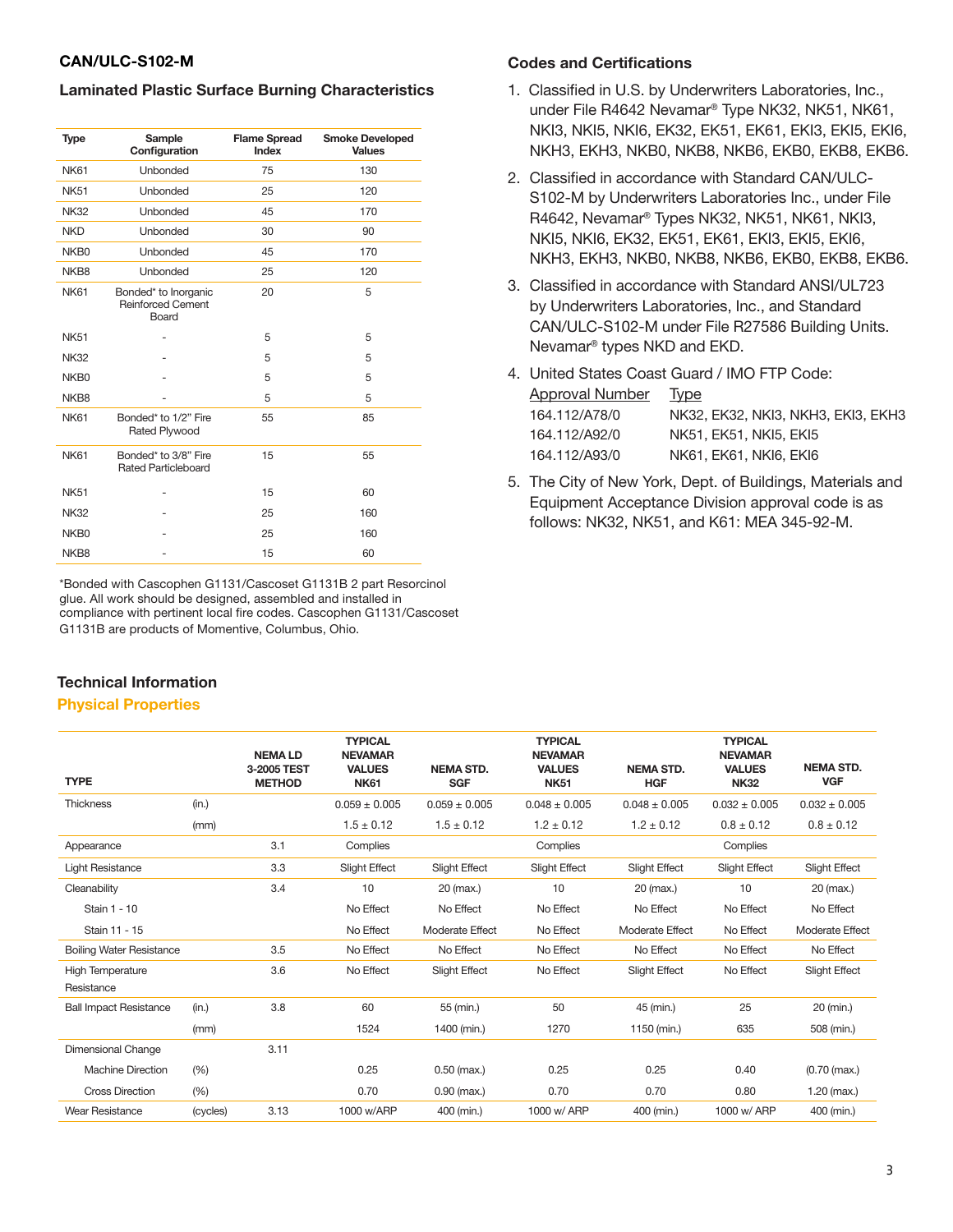6. MIL-STD-1623E, "Fire Performance Requirements and Approved Specifications for Interior Finish Materials and Furnishings (Naval Shipboard Use)." Nevamar® NK61 complies with this standard.

- 7. MIL-P-17171E (SH), "High Pressure Decorative Laminate." Nevamar® NK51 and NK61 comply with Type IV.
- 8. American National Standards Institute/National Electrical Manufacturers Association (ANSI/NEMA), LD 3-2005, "High- Pressure Decorative Laminate." Nevamar® Type NK32, NK51, and NK61 comply. NK32 complies with VGF, NK51 complies with HGF and NK61 complies with SGF.
- 9. Federal Aviation Administration for Transport Category Airplanes Part 25.853 (a). Nevamar® NK32 and NK51 comply.
- 10. UL GREENGUARD
- 11. UL GREENGUARD Gold

## Care and Maintenance

Nevamar® decorative laminate provides a durable surface that is easy to maintain using ordinary care. To maintain the laminate's lasting beauty, cleaning with a solution of warm water and liquid dishwashing detergent is all that should be required in most cases.

Stains may be removed with most non-abrasive household cleaners such as FORMULA 409®, GLASS PLUS® or WINDEX® with AMMONIA D®. Light scrubbing with a soft bristled brush may be necessary to remove stains from the depth of the structure on some textured surfaces.

If the stain persists, use a paste of baking soda and water and apply with a soft bristled brush. Light scrubbing for 10-20 strokes should remove most stains. Although baking soda is a low abrasive, excessive scrubbing or exerting too much force may damage the decorative surface, especially if it has a gloss finish.

Stubborn stains that resist any of the above cleaning methods may require the use of undiluted household bleach. Apply the bleach to the stain and let stand no longer than 1-1/2 minutes. Rinse thoroughly with warm water and wipe dry. This step may be repeated if the stain appears to be going away and the color of the laminate has not been affected. WARNING: Prolonged exposure of the laminate surface to bleach will cause discoloration.

Many commercially available products contain substances that may damage or discolor a laminate surface. ABRASIVE CLEANERS SHOULD NOT BE USED. Particular care should be used with any products labeled CAUTION or WARNING. Any questions or concerns should be referred to the product's manufacturer or call 877-726-6526. Do not allow harsh materials to remain in contact with the laminate surface. Examples of these are as follows:

- Toilet bowl cleaners
- Chlorine bleach
- Hydrogen Peroxide
- Coffee pot cleaners
- Oven cleaners
- Hard water stain removers
- Drain cleaners
- Fruit and berry juice
- Metal cleaners and polishes
- Tub and tile cleaners

## Limited Warranty

Subject to the limitations set forth below, Panolam Industries International Inc. (Panolam) expressly warrants that our products are reasonably free of defects in material and workmanship, and when properly handled and fabricated will conform, within accepted tolerances, to applicable manufacturing specifications as set forth in our technical brochure. This warranty shall extend to the original buyer for a period of twelve (12) months from the date of shipment of this product by Panolam, and shall not be assignable by the original buyer. This warranty does not cover damage resulting from accident, misuse, alteration, abuse or lack of reasonable care.

Due to the variety of uses and applications to which this product may be put, and because the manufacturer has no control over the end products fabricated, the warranty set forth above is exclusive and in lieu of all warranties, expressed or implied, in fact or by operation of law or otherwise, or arising by course of dealing or performance, custom or usage in the trade, including, without limitation, the implied warranties of fitness for a particular purpose and merchantability, and Panolam shall have no obligation or liability to any person or entity in connection with or arising from the furnishing, sale, installation or repair, use or subsequent sale of any product supplied by it.

Our maximum liability arising out of the sale of the products or their use, whether based upon warranty, contract, tort or otherwise, shall not exceed the actual payments received by us in connection therewith.

Formula 409 is a registered trademark for The Clorox Company of Oakland, CA 94612; Glass Plus is a registered trademark for The Dow Chemical Company of Indianapolis, IN 46268-0511; Windex is a registered trademark for S.C. Johnson & Sons INC. of Racine, WI 53403-5011.